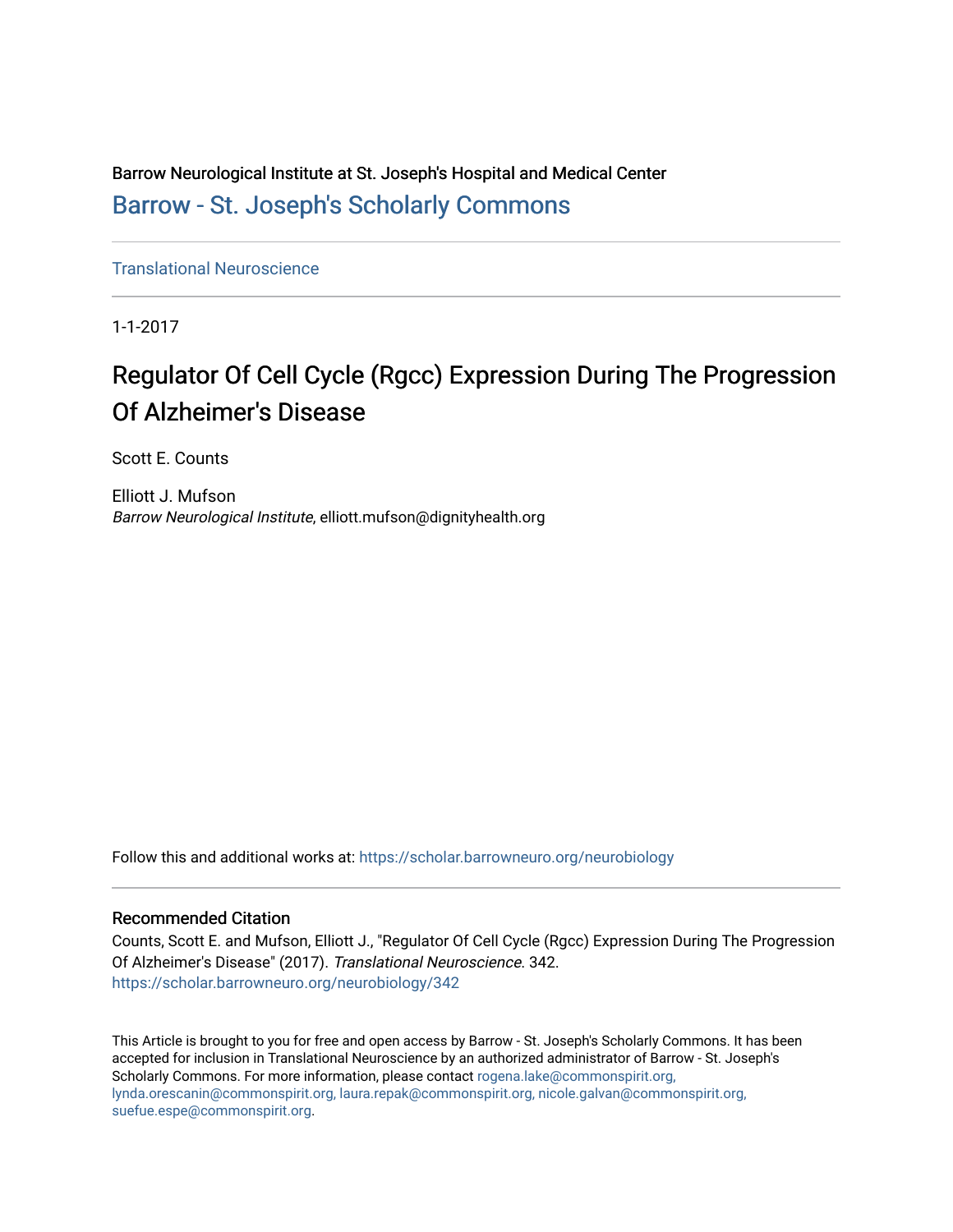# **Regulator of Cell Cycle (RGCC) Expression During the Progression of Alzheimer's Disease**

Scott E. Counts\*†‡ and Elliott J. Mufson§¶

\*Department of Translational Science and Molecular Medicine, Michigan State University, Grand Rapids, MI, USA †Department of Family Medicine, Michigan State University, Grand Rapids, MI, USA ‡Hauenstein Neurosciences Center, Mercy Health Saint Mary's Hospital, Grand Rapids, MI, USA

§Department of Neurobiology, Barrow Neurological Institute, Phoenix, AZ, USA

¶Department of Neurology, Barrow Neurological Institute, Phoenix, AZ, USA

Unscheduled cell cycle reentry of postmitotic neurons has been described in cases of mild cognitive impairment (MCI) and Alzheimer's disease (AD) and may form a basis for selective neuronal vulnerability during disease progression. In this regard, the multifunctional protein regulator of cell cycle (RGCC) has been implicated in driving  $G_1/S$  and  $G_2/M$  phase transitions through its interactions with cdc/cyclin-dependent kinase 1 (cdk1) and is induced by p53, which mediates apoptosis in neurons. We tested whether RGCC levels were dysregulated in frontal cortex samples obtained postmortem from subjects who died with a clinical diagnosis of no cognitive impairment (NCI), MCI, or AD. RGCC mRNA and protein levels were upregulated by  $\sim 50\% - 60\%$  in MCI and AD compared to NCI, and RGCC protein levels were associated with poorer antemortem global cognitive performance in the subjects examined. To test whether RGCC might regulate neuronal cell cycle reentry and apoptosis, we differentiated neuronotypic PC12 cultures with nerve growth factor (NGF) followed by NGF withdrawal to induce abortive cell cycle activation and cell death. Experimental reduction of RGCC levels increased cell survival and reduced levels of the cdk1 target cyclin B1. RGCC may be a candidate cell cycle target for neuroprotection during the onset of AD.

**Key words: Mild cognitive impairment (MCI); Alzheimer's disease (AD); Cell cycle; Regulator of cell cycle (RGCC); Nerve growth factor (NGF); Apoptosis**

# **INTRODUCTION**

Several lines of evidence suggest that cell cycle reactivation occurs in postmitotic neurons in Alzheimer's disease (AD) and its putative prodromal stage, mild cognitive impairment (MCI). The AD brain is characterized by neuronal expression of cell cycle regulatory proteins $1-3$ and DNA replication $4-6$ , whereas we have demonstrated the presence of the cell cycle proteins proliferating cell nuclear antigen (PCNA), cyclin D1, and cyclin B1 in neurons in vulnerable brain regions in subjects with MCI<sup>7</sup>. Mechanistically, a link has been established between unscheduled cell cycle reentry and neuronal apoptosis, suggesting a pathogenic mechanism for neuronal selective vulnerability $8-13$ . Moreover, the activation of several cell cycle-related kinases, including cdc2/cyclindependent kinase 1 (cdk1), cdc2-like kinase, cdk2, and cdk5, has been shown to phosphorylate tau and promote tau aggregation $14-17$ .

The mechanisms underlying aberrant neuronal cell cycle reentry during the onset of AD have not been firmly established, but various stressors such as DNA damage and neurotrophin dysregulation have been proposed<sup>18–22</sup>. Notably, the tumor suppressor protein p53, which induces cell cycle arrest and DNA repair in damaged proliferating cells, facilitates apoptosis when the neuronal milieu is presented with toxic insults $23-25$ . Although the link between p53, cell cycle dysregulation, and apoptosis is unclear, p53 induces the expression of the multifunctional protein regulator of cell cycle  $(RGCC)^{26,27}$ , which is highly expressed in many cancerous tissues $28$ . RGCC has been shown to either induce S phase entry and mitosis or promote differentiation in nonneuronal cells, which appears to be context dependent<sup> $27-32$ </sup>. Whether RGCC dysfunction might represent a novel pathway linking aberrant cell cycle activation and apoptosis in neurons during the progression of AD remains undetermined. In the

Received September 29, 2016; final acceptance January 9, 2017. Online prepub date: November 30, 2016.

Address correspondence to Scott E. Counts, Ph.D., College of Human Medicine, Michigan State University, 333 Bostwick Avenue NE, Grand Rapids, MI 49503, USA. Tel: 616-234-0997; Fax: 616-234-0990: E-mail: scott.counts@hc.msu.edu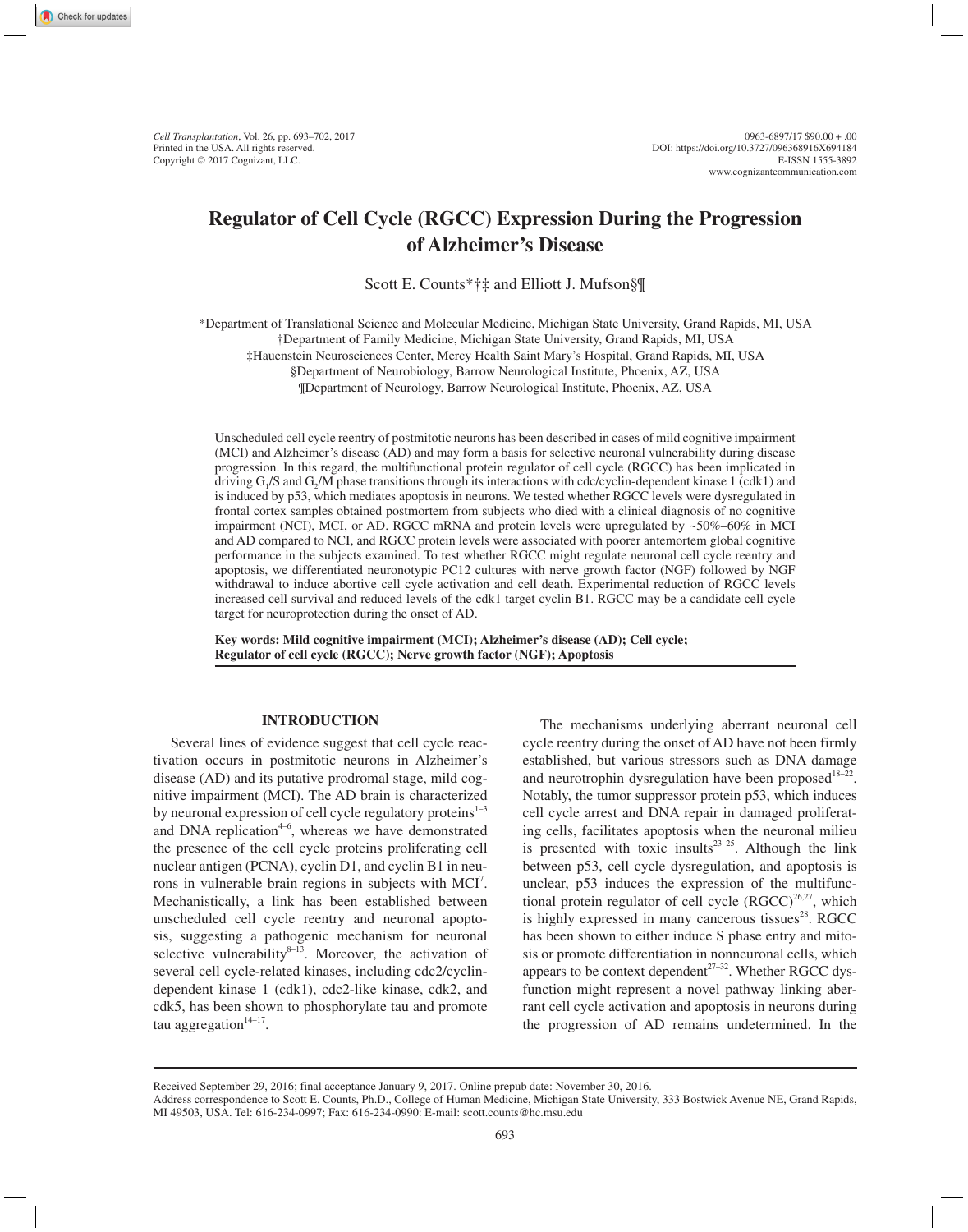present study, we measured RGCC mRNA and protein levels in frontal cortex samples obtained postmortem from individuals who died with an antemortem diagnosis of no cognitive impairment (NCI), MCI, or AD. We also tested whether RGCC expression impacted cell survival in an in vitro experimental paradigm for neuronal cell cycle-induced apoptosis.

#### **MATERIALS AND METHODS**

## *Subjects*

Brain tissues from NCI  $(n=14)$ , MCI  $(n=11)$ , and mild/moderate AD  $(n=11)$  cases from both genders were obtained from participants in the Rush Religious Orders Study, a longitudinal clinical pathologic study of aging and AD in elderly Catholic clergy<sup>33</sup>. Demographic,

clinical, and neuropathological characteristics of the subjects are summarized in Table 1. Details of cognitive evaluations and diagnostic criteria have been extensively published33–36. Briefly, a team of investigators performed annual neuropsychological performance testing including the Mini Mental State Exam (MMSE) and 17 additional neuropsychological tests referable to five cognitive domains: orientation, attention, memory, language, and perception. A Global Cognitive Score (GCS), consisting of a composite *z*-score calculated from this test battery, was determined for each participant. A board-certified neurologist with expertise in the evaluation of the elderly made the clinical diagnosis based on impairments in each of the five cognitive domains and a clinical examination. The diagnosis of dementia or AD met recommendations by the joint working group of the National Institute of

**Table 1.** Clinical, Demographic, and Neuropathological Characteristics by Diagnosis Category

| Characteristics                             | <b>Clinical Diagnosis</b> |                             |                  |               |             |
|---------------------------------------------|---------------------------|-----------------------------|------------------|---------------|-------------|
|                                             | NCI $(n=14)$              | MCI $(n=11)$                | $AD (n=11)$      | $p$ Value     | Pairwise    |
| Comparison                                  |                           |                             |                  |               |             |
| Age (years) at death                        |                           |                             |                  | $0.1*$        |             |
| $Mean \pm SD$                               | $83.9 \pm 4.5$            | $84.4 \pm 5.2$              | $86.2 \pm 5.1$   |               |             |
| Range                                       | $76 - 92$                 | $72 - 91$                   | 78-95            |               |             |
| Number (%) of males                         | 6(43%)                    | 6(54%)                      | 6(54%)           | $0.5\dagger$  |             |
| Years of education                          |                           |                             |                  | $0.1*$        |             |
| $Mean \pm SD$                               | $19.1 \pm 2.9$            | $18.9 \pm 4.3$              |                  |               |             |
| Range                                       | $15 - 22$                 | $8 - 24$                    | $14 - 21$        |               |             |
| Number $(\%)$ with ApoE $\epsilon$ 4 allele | 2(14%)                    | 2(18%)                      | 5(45%)           | $0.01\dagger$ | AD>NCI, MCI |
| <b>MMSE</b>                                 |                           |                             |                  | $< 0.0001*$   | NCI, MCI>AD |
| $Mean \pm SD$                               | $28.1 \pm 0.9$            | $26.8 \pm 2.6$              | $15.1 \pm 7.7$   |               |             |
| Range                                       | $26 - 29$                 | $22 - 30$                   | $0 - 27$         |               |             |
| Global cognitive score                      |                           |                             |                  | $< 0.0001*$   | NCI, MCI>AD |
| $Mean \pm SD$                               | $0.0 \pm 0.3$             | $-0.37 \pm 0.4$             | $-1.8 \pm 0.6$   |               |             |
| Range                                       | $-0.5$ to 0.4             | $-1.2$ to 0.3               | $-2.8$ to $-0.7$ |               |             |
| Postmortem interval (h)                     |                           |                             |                  | $0.3*$        |             |
| $Mean \pm SD$                               | $4.7 \pm 2.9$             | $6.0 \pm 3.3$               | $5.4 \pm 3.4$    |               |             |
| Range                                       | $2.2 - 12.0$              | $2.7 - 13.0$                | $2.7 - 12.0$     |               |             |
| Distribution of Braak scores                |                           |                             |                  | $0.1*$        |             |
| $\overline{0}$                              | $\mathbf{0}$              | $\boldsymbol{0}$            | $\boldsymbol{0}$ |               |             |
| I/II                                        | 5                         | $\overline{4}$              | $\mathfrak{2}$   |               |             |
| <b>III/IV</b>                               | $\,$ 8 $\,$               | 6                           | 6                |               |             |
| V/VI                                        | $\mathbf{1}$              | 1                           | 3                |               |             |
| NIA-Reagan diagnosis (likelihood of AD)     |                           |                             |                  | $0.2*$        |             |
| No AD                                       | $\boldsymbol{0}$          | $\mathbf{0}$                | $\overline{0}$   |               |             |
| Low                                         | 6                         | 6                           | 5                |               |             |
| Intermediate                                | 6                         | 5                           | 5                |               |             |
| High                                        | $\overline{2}$            | $\overline{0}$              | 1                |               |             |
| <b>CERAD</b> diagnosis                      |                           |                             |                  | $0.2*$        |             |
| No AD                                       | 3                         | $\overline{4}$              | 3                |               |             |
| Possible                                    | 3                         | 2                           | $\sqrt{2}$       |               |             |
| Probable                                    | 6                         | $\ensuremath{\mathfrak{Z}}$ | 5                |               |             |
| Definite                                    | $\overline{2}$            | $\mathfrak{2}$              | $\mathbf{1}$     |               |             |

\*Kruskal–Wallis test, with Bonferroni correction for multiple comparisons.

†Fisher's exact test, with Bonferroni correction for multiple comparisons.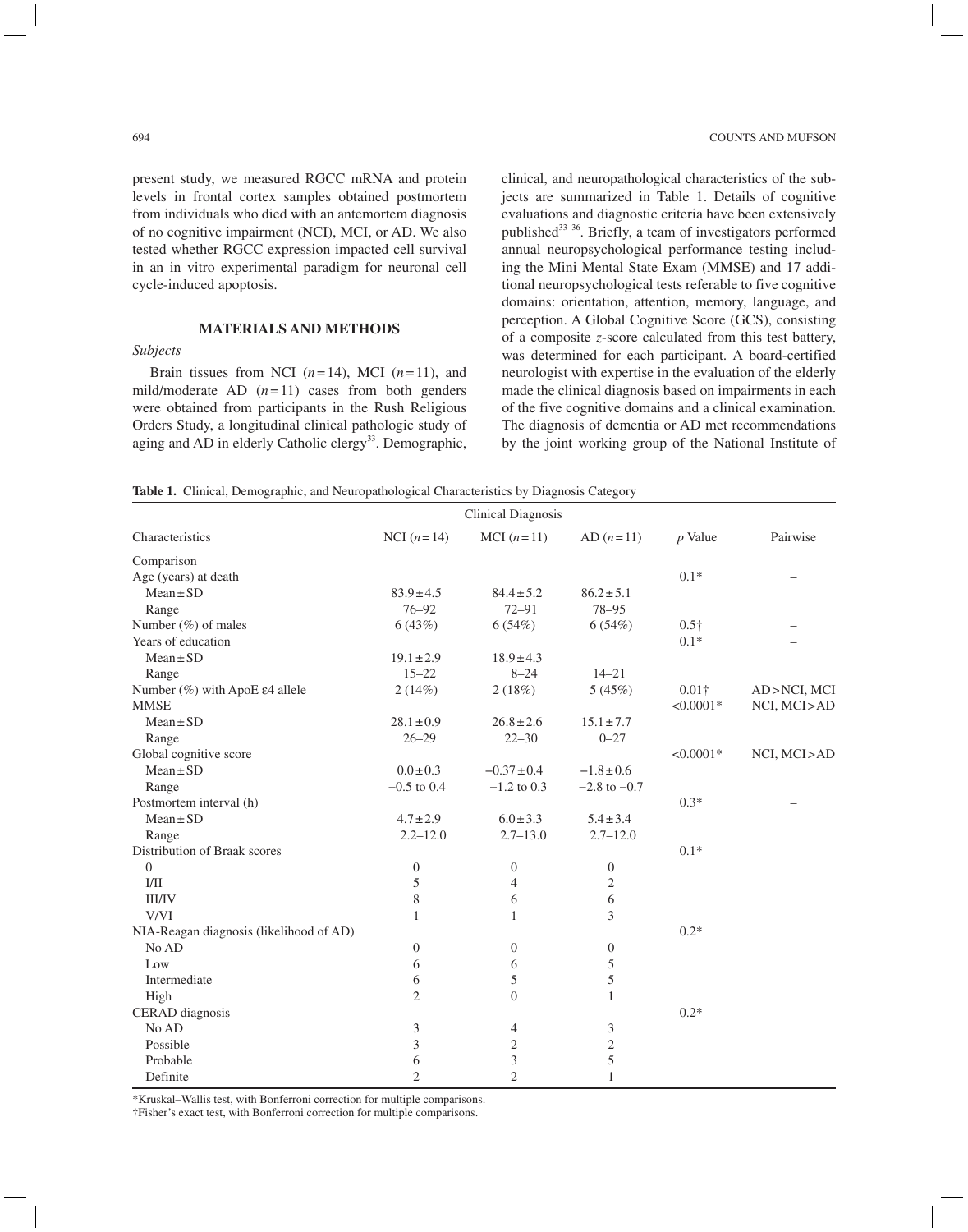Neurologic and Communicative Disorders and Stroke/AD and Related Disorders Association (NINCDS/ADRDA)<sup>37</sup>. The MCI population was defined as subjects who exhibited impairment on neuropsychological testing but did not meet the criteria for AD or dementia. These criteria for MCI are consistent with those used by others in the field $38$ .

Tissue samples were accrued as previously reported<sup>34,39,40</sup>. At autopsy, tissue from one hemisphere was immersion fixed in 4% paraformaldehyde (Sigma-Aldrich, St. Louis, MO, USA) in 0.1 M phosphate buffer (pH 7.2) for 24–72 h at 4°C. Tissue slabs from the opposite hemisphere were frozen at −80°C prior to collection of frontal cortex samples for quantitative polymerase chain reaction (qPCR) and biochemical analysis. A series of fixed tissue sections were prepared for neuropathological evaluation including visualization and quantitation of neocortical and hippocampal amyloid plaques and neurofibrillary tangles (NFTs) using antibodies directed against the  $\overrightarrow{AB}$  peptide ( $\overrightarrow{AB}$ ; 4G8; Covance, Princeton, NJ, USA), tau (PHF1; a gift from Dr. Peter Davies)<sup>33,40</sup>, as well as thioflavine-S (Sigma-Aldrich) histochemistry and a modified Bielschowsky silver stain (components from Fisher Scientific, Pittsburgh, PA, USA). Additional sections were stained for Lewy bodies using antibodies directed against ubiquitin and  $\alpha$ -synuclein. Exclusion criteria included argyrophilic grain disease, frontotemporal dementia, Lewy body disease, mixed dementias, Parkinson's disease, stroke, and hippocampal sclerosis. A board-certified neuropathologist blinded to the clinical diagnosis performed the neuropathological evaluation. Neuropathological criteria were based on National Institute on Aging (NIA)-Reagan, Consortium to Establish a Registry for Alzheimer's Disease (CERAD), and Braak staging<sup>41–43</sup>. Amyloid burden and apolipoprotein E (ApoE) genotype were determined for each case as described previously $33,40$ .

#### *qPCR*

Total RNA from frozen frontal cortex (Brodmann area 10) samples was extracted using guanidine-isothiocyanate lysis (PureLink; Ambion, Waltham, MA, USA), and RNA integrity and concentration were verified using Bioanalysis (Agilent Technologies, Santa Clara, CA, USA). Samples were assayed on a real-time (RT)-PCR cycler (ABI 7500; Applied Biosystems, Foster City, CA, USA) in 96-well optical plates as described previously  $44-47$ . qPCR was performed using TaqMan hydrolysis probe primer sets (Applied Biosystems) specific for amplification of the following human transcripts: *rgcc* (probe set Hs00204129\_ m1), tumor protein p53 (*tp53*; Hs01034249\_m1), and *cdk1* (Hs00938777\_m1). A primer set specific for human glyceraldehyde 3-phosphate dehydrogenase (*gapdh*) (Hs02758991\_g1) was used as a control housekeeping transcript. For PC12 cell culture experiments (see below), total RNA was extracted and assayed as described above using primers specific for rat cyclin b1 (ccnb1; probe set Rn01494180\_g1; Applied Biosystems) and rat *gapdh* (Rn01775763 g1). The  $\Delta-\Delta$  Ct (ddCT) method was employed to determine relative levels of each amplicon44–46,48. Variance component analyses revealed relatively low levels of within-case variability, and the average value of the triplicate qPCR products from each case was used in subsequent analyses. Alterations in PCR product synthesis were analyzed by one-way analysis of variance (ANOVA) with Bonferroni correction for post hoc comparison. The level of statistical significance was set at  $\alpha$  = 0.05 (two sided).

#### *Western Blotting*

Frozen frontal cortex tissue samples from the same cases used for qPCR were sonicated in ice-cold homogenization buffer [20 mM Tris, 1 mM ethylene glycolbis(b-aminoethyl ether)-*N*,*N*,*N′*,*N′*-tetraacetic acid (EGTA), 1 mM ethylenediaminetetraacetic acid (EDTA), 10% sucrose, pH 7.4] containing protease inhibitors (2 mg/ ml leupeptin, 0.01 U/ml aprotinin, 1 mg/ml pepstatin A, 1 mg/ml antipain, 2.5 mg/ml chymostatin, 10 mM benzamidine, 0.1 mM PMSF, 0.4 mg/ml TPCK, 0.4 mg/ml TLCK, 0.4 mg/ml soybean trypsin inhibitor, 0.1 mM sodium fluoride, and 0.1 mM sodium orthovanadate). All chemicals were purchased from Sigma-Aldrich. Samples were prepared by centrifugation at  $100 \times g$  for 10 min at 4°C. The protein concentration of the resulting S1 supernatant was determined by the Bradford method (Bio-Rad, Hercules, CA, USA), which uses bovine serum albumin (BSA) as the protein standard. Sample proteins from the S1 fraction were denatured in sodium dodecyl sulfate (SDS; Fisher Scientific) loading buffer to a final concentration of 5 mg/ml. Proteins (25 µg/sample) were separated by SDS polyacrylamide gel electrophoresis (10%; Lonza, Basel, Switzerland), transferred to Immobilon-FL membranes (Millipore, Billerica, MA, USA), blocked in Tris-buffered saline (pH 7.4) containing 0.1% Tween 20 (Fisher Scientific) and 2% nonfat milk, and then incubated overnight at 4°C with rabbit polyclonal antiserum to RGCC (1:500; Novus Biologicals, Littleton, CO, USA). Blots were then incubated for 1 h with near-infraredlabeled goat anti-rabbit immunoglobulin G (IgG) secondary antiserum (IRDye 680LT; 1:10,000; Licor, Lincoln, NE, USA) and analyzed on an Odyssey imaging system (Licor). Following imaging, the membranes were stripped and reprobed with a mouse monoclonal  $\beta$ -actin antibody (1:20,000; Millipore) overnight followed by a 1-h incubation with near-infrared-labeled goat anti-mouse IgG secondary antiserum (IRDye 680LT; 1:10,000; Licor) and Odyssey imaging. Signals for RCGG were normalized to  $\beta$ -actin for quantitative analysis<sup>34,47,49</sup>.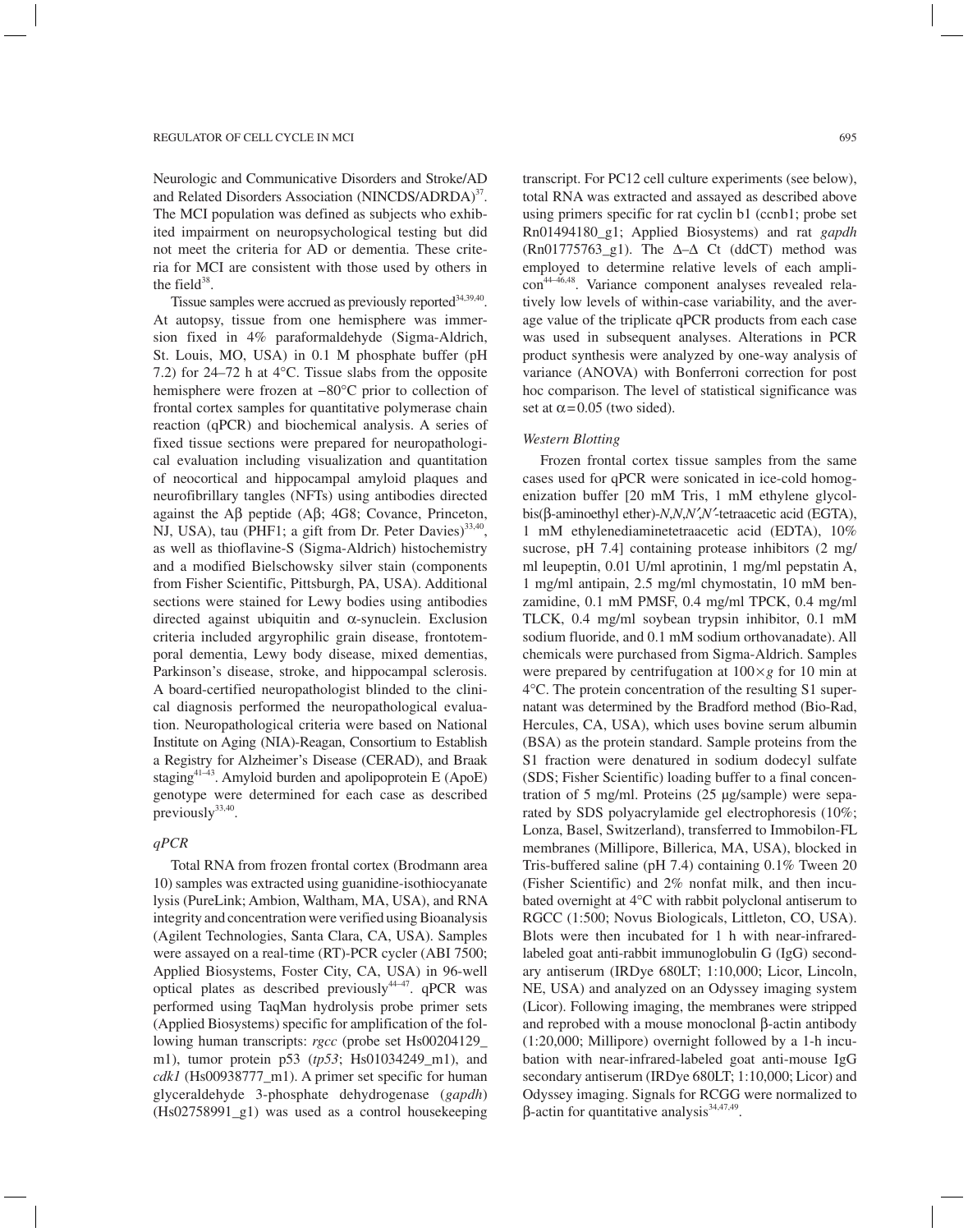#### *PC12 Cell Culture*

PC12 cultures (a gift of Dr. Richard Burry, Ohio State University, Columbus, OH, USA) were maintained in Dulbecco's modified Eagle's medium (DMEM) supple mented with 10% horse serum (Gibco, Grand Island, NY, USA), 5% FetalClone I bovine serum (Hyclone, Logan, UT, USA), and  $1\%$  penicillin/streptomycin (Gibco). Cultures were plated at 10 K/cm<sup>2</sup> onto Matrigel-coated dishes (1%; Collaborative Biomedical; Becton Dickinson, Frankin Lakes, NJ, USA) in DMEM with 1.5% serum. PC12 cultures were grown for 1 week in the presence of 400 pm (~50 ng/ml) mouse 7S nerve growth factor (NGF; Alomone Labs, Jerusalem, Israel). Media were replaced on days 3 and 5 in vitro. On day 7, PC12 cells were rinsed and incubated with 50 nM RGCC or scrambled siRNA (Origene, Rockville, MD, USA)/1% Lipofectamine RNAiMAX (Life Technologies, Carlsbad, CA, USA) in OptiMEM (Gibco)/400 pm NGF for 18  $h^{48}$ , then rinsed and exchanged into DMEM/1.5% serum without NGF for 48 h. Cultures were assayed for cell viability using the LIVE/DEAD assay (Thermo Fisher Scientific, Waltham, MA, USA). Sister cultures were analyzed for cyclin B1 (*ccnb1*) expression, as described above.

#### *Statistical Analysis*

Demographic variables (Table 1) were compared among clinical diagnostic groups by Kruskal–Wallis or Fisher's exact tests with Bonferroni correction for pairwise com parisons. Transcript levels (qPCR), protein levels (Western blotting), and cell viability measures were compared among groups by one-way ANOVA with Bonferroni post hoc testing. The level of statistical significance was set at *p*<0.05. RGCC protein levels across diagnostic groups were tested for associations with clinical and pathological variables using Spearman rank correlations. The level of statistical significance was set at  $p < 0.01$ .

#### **RESULTS**

#### *Subject Demographics*

The clinical diagnostic groups did not differ by age, gender, years of education, or postmortem interval (Table 1). There were significantly more subjects with an ApoE 4 allele in the AD (45%) group than in the NCI (14%) or MCI (18%) group. AD cases had significantly lower MMSE scores compared to both NCI and MCI  $(p<0.001)$ , whereas the latter two groups did not differ statistically (Table 1). GCS *z*-scores were significantly lower in the AD compared to the NCI and MCI cases  $(p<0.0001)$ . Subjects in the different clinical diagnostic groups displayed considerable overlap with respect to pathological diagnostic criteria. Pathological examina tion revealed that 64% of NCI, 64% of MCI, and 82% of AD cases were classified as Braak stages III–VI. Using



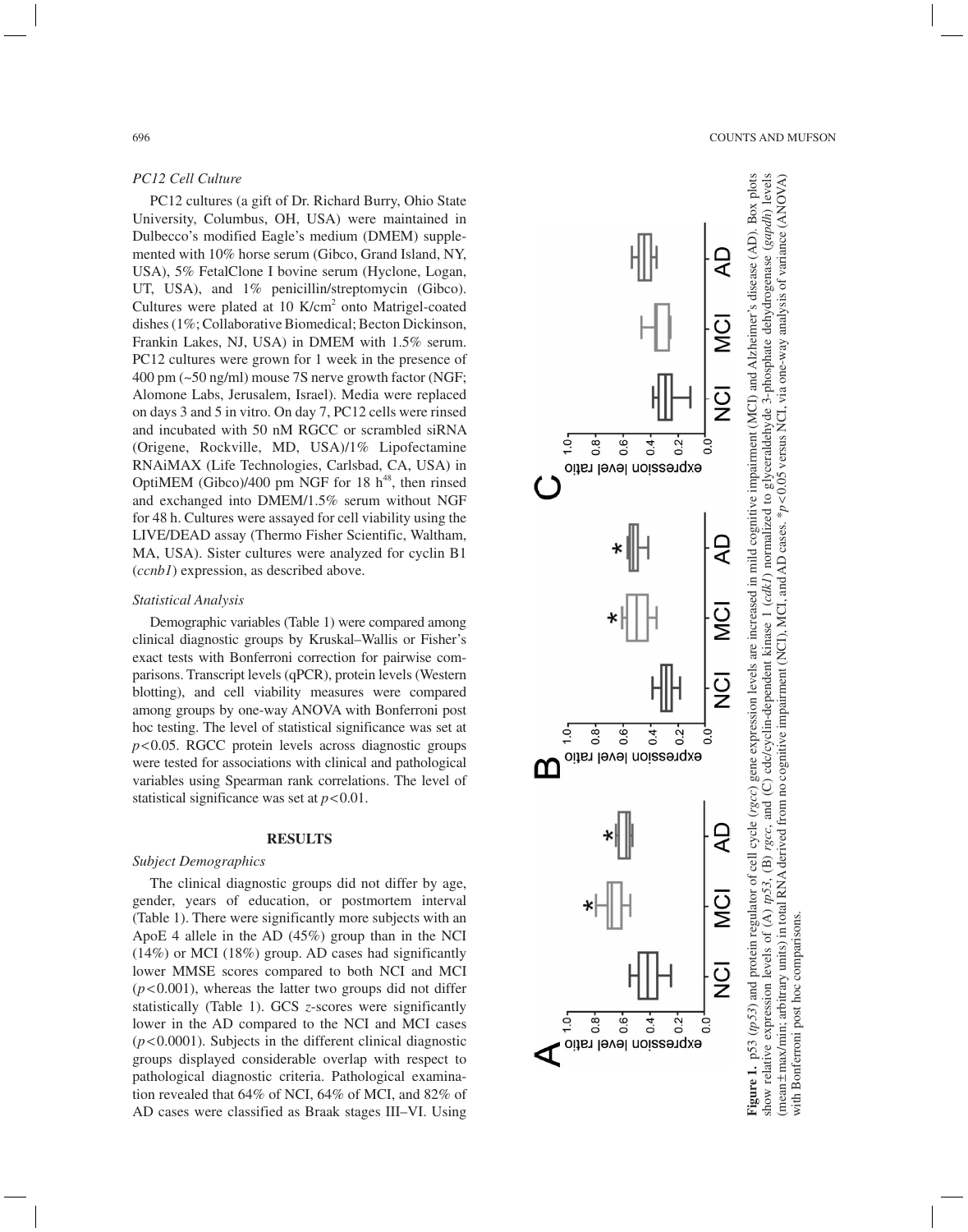the NIA-Reagan criteria, 57% of NCI, 45% of MCI, and 55% of AD cases were classified as intermediate to high likelihood of AD (Table 1). For CERAD diagnosis, 57% of NCI, 45% of MCI, and 55% of AD cases received a diagnosis of probable/definite AD. Statistical analysis did not reveal any differences in pathology among the NCI, MCI, and AD groups.

#### *RCGG Expression Levels in MCI and AD*

qPCR analysis was performed to quantify RGCC (*rgcc*), p53 (*tp53*), and CDK1 (*cdk1*) gene expression levels in frozen frontal cortex tissue samples accrued from NCI, MCI, and AD subjects (Fig. 1). A significant ~55%–60% increase in *rgcc* transcript levels was measured in MCI compared to NCI cases  $(p<0.05)$ , whereas *rgcc* levels were upregulated by ~50% in AD compared to NCI (*p*<0.05) (Fig. 1A). By contrast, *tp53* expression levels were significantly increased by ~55%–60% in MCI and AD compared to NCI  $(p<0.05)$  (Fig. 1B), whereas there were no differences in *cdk1* expression across the diagnostic groups (Fig. 1C).

To test whether RCGG protein levels were also upregulated in the MCI and AD cases, quantitative Western blotting was performed on tissue extracts from the same cases (Fig. 2). RGCC immunoreactivity (~15-kDa band) was higher in the MCI and AD frontal cortex compared to NCI (Fig. 2A). Quantitative analysis of the Western blots showed that normalized RGCC protein levels were significantly increased by ~50%–55% in MCI and AD  $(p<0.05)$ . Spearman rank correlations showed no association between RGCC protein levels and age, gender, PMI, or ApoE status (data not shown). By contrast, increased RGCC protein levels were associated with poorer cognitive performance as measured by the MMSE  $(r=0.39)$ , *p* = 0.002) and GCS (*r* = 0.43, *p* = 0.005), but not with Braak, NIA-Reagan, or CERAD neuropathological criteria.

## *Inhibition of RGCC Protects PC12 Cells From Nerve Growth Factor Withdrawal*

Neuronotypic differentiation of rat PC12 cells with NGF, followed by NGF deprivation in low/no serum, results in aberrant cell cycle entry and apoptosis $8,50-53$ . In order to assess whether RGCC might play a role in neuronal apoptosis related to cell cycle reentry, we differentiated PC12 cells and then treated the cultures with *rgcc*-specific siRNA or scrambled control siRNA prior to NGF withdrawal (Fig. 3). There was an overall ~75% decrease in the cell survival of PC12 cultures subjected to NGF withdrawal compared to cultures maintained on NGF (*p* < 0.01). By contrast, *rgcc* downregulation rescued the PC12 cultures from NGF deprivation, resulting in an ~25% decrease in cell survival compared to NGFmaintained cultures (Fig. 3A). To assess the extent of cell cycle activation in the cultures, we used qPCR to measure expression levels of cyclin b1 (*ccnb1*), a CDK1 binding partner that is downregulated during NGFinduced differentiation and upregulated during NGF withdrawal and apoptosis of PC12 cells<sup>54,55</sup>. There was an overall ~80% increase in cyclin B1 levels in PC12 cultures subjected to NGF withdrawal compared to cultures maintained on NGF (*p* < 0.05). By contrast, *rgcc*  downregulation prevented cyclin B1 upregulation during NGF deprivation (Fig. 3B).

#### **DISCUSSION**

For over two decades, the concept of "abortive mitosis" has been noted as a cellular mechanism of apoptosis during development and neuronal cell death in neurodegenerative disease<sup>3,56,57</sup>. With respect to AD, it has been proposed that deleterious events such as the loss of neurotrophic support needed to maintain terminal differentiation, or neuronal DNA damage from oxidative stress, result in the transition from a quiescent  $G_0$  cell cycle



**Figure 2.** Regulator of cell cycle (*rgcc*) protein levels are increased in mild cognitive impairment (MCI) and Alzheimer's disease (AD). (A) Representative Western blot shows greater RCGG immunoreactivity (~15 kDa) in tissue extracts derived from MCI and AD cases compared to no cognitive impairment (NCI) cases; levels of b-actin were equivalent across samples. (B) Box plots show relative quantitative measurements of RGCC immunoreactivity normalized to  $\beta$ -actin signals (mean $\pm$ max/min; arbitrary units) in the three diagnostic groups. \**p*<0.05 versus NCI, via one-way analysis of variance (ANOVA) with Bonferroni post hoc comparisons.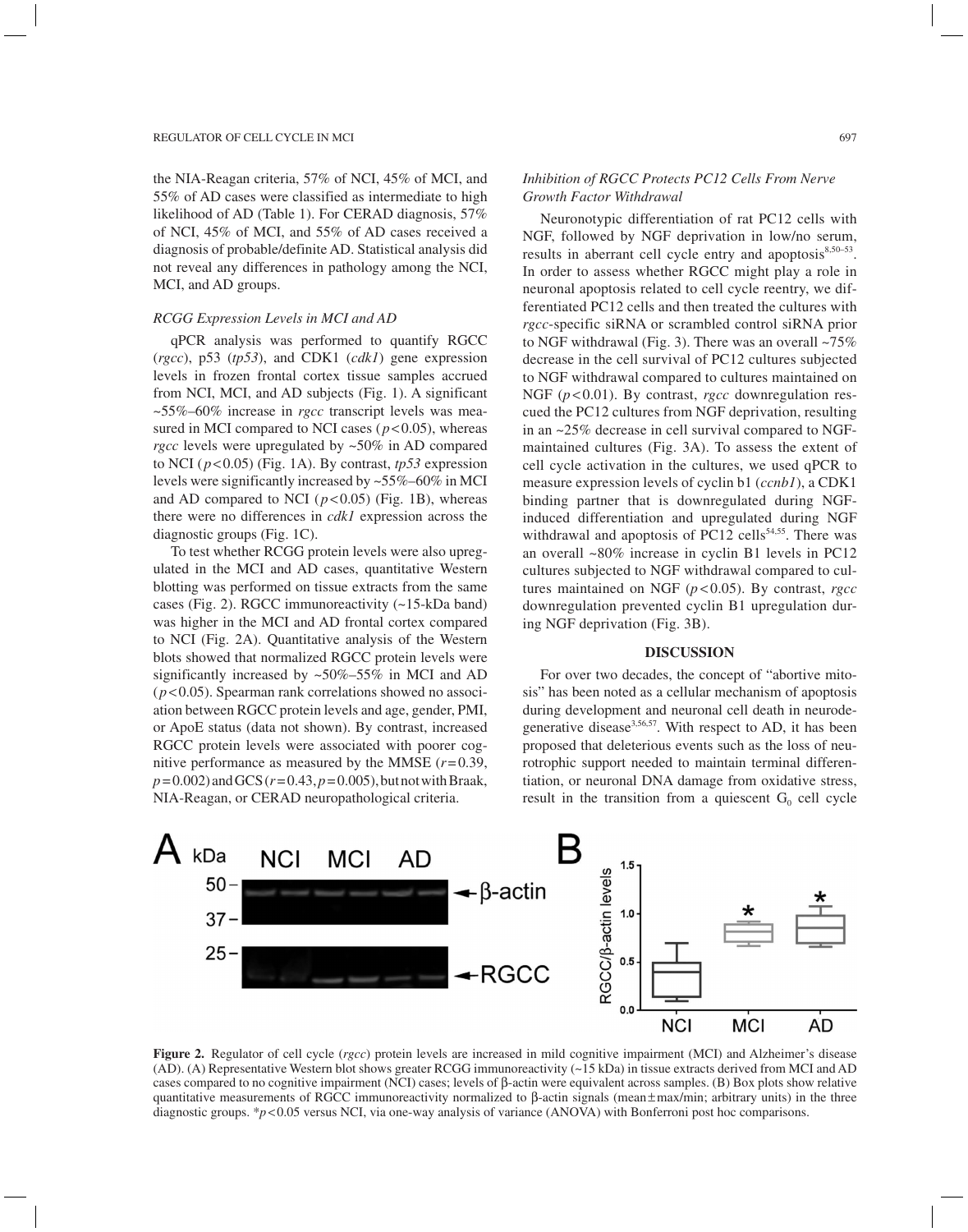stage into an unscheduled attempt at DNA replication and mitosis<sup>4,7,18-20</sup>. The consequent loss of genomic and cellular homeostasis ultimately triggers programmed cell death<sup>3,58,59</sup>. Moreover, the activation of several cell cycle kinases, normally under tight regulatory control in postmitotic neurons, can lead to tau hyperphosphorylation and aggregation into  $NFTs^{14-17}$ . Hence, the cell cycle continues to represent a viable target for diseasemodifying therapies for  $AD^{21,58,59}$ . Here we provide evidence that the cell cycle regulatory protein RGCC is upregulated in MCI and AD, correlates with global cognitive decline, and may be involved in facilitating aberrant cell cycle reentry induced by neurotrophin loss in differentiated neurons, suggesting that RGCC may be a candidate cell cycle target for neuroprotection during the onset of AD. This report may also add another provocative link to the potential mechanistic interrelationship between cell transformation in cancer and selective vulnerability in neurodegenerative disease. These diseases share many molecular pathogenic processes, including oxidative and inflammatory stress, proteostatic stress, and metabolic dysregulation<sup>21,60–64</sup>, and it has been postulated that these pathways lead to either clonal expansion in proliferating cells or clonal elimination in terminally differentiated cells such as neurons $<sup>65</sup>$ .</sup>

The functional and mechanistic repertoire of RGCC activity has not been fully elucidated. It was originally discovered as the RGC-32 response gene during complement activation of rat oligodendrocytes<sup>26</sup>. RGCC physically associates with and activates CDK1, a key kinase involved in the G<sub>1</sub>/S and G<sub>2</sub>/M phase transitions<sup>26,29,30</sup>. However, RGCC has also been implicated in diverse functions such as cellular differentiation, inflammation, vascular remodeling, and insulin resistance<sup>32,66-70</sup>. Interestingly, RGCC was identified as a transcriptional target and mediator of p53 tumor suppression in glioma cells<sup>27</sup>. In neurons, the p53 protein possesses multifactorial properties regulating DNA damage, cell cycle control, and apoptosis $7^{1,72}$ . Given the evidence that p53 protein is upregulated and possibly dysregulated due to structural modifications in MCI and  $AD^{73-75}$ , we investigated whether RCGG was also upregulated in these disease stages and whether it could potentially play a role in neuronal cell cycle dysfunction and/or apoptosis. In this regard, we validated  $p53$  upregulation<sup>74</sup> but also found that RGCC was upregulated in the frontal cortex in MCI and AD. By contrast, transcripts encoding the RGCCregulated cell cycle protein CDK1 were stable during disease progression despite a trend  $(p=0.07)$  for upregulation, consistent with the notion that RGCC regulates CDK1 activity rather than expression $30$ .

The functional consequences of RGCC upregulation in MCI and AD subjects are unclear, but its role in cell cycle activation led us to test whether this upregulation



**Figure 3.** Regulator of cell cycle (*rgcc*) inhibition rescues PC12 cells from cell death induced by nerve growth factor (NGF) withdrawal. (A) Bar graph shows relative levels of cell survival as measured by the LIVE/DEAD assay [mean±standard deviation (SD); arbitrary units] for PC12 cultures maintained on NGF, deprived of NGF for 48 h, deprived of NGF for 48 h in the presence of *rgcc*  siRNA, or deprived of NGF for 48 h in the presence of scrambled control siRNA. (B) Bar graph shows relative levels of cyclin b1 (*ccnb1*) transcript levels as measured by quantitative polymerase chain reaction (qPCR) (mean±SD; arbitrary units) for PC12 cultures maintained on NGF, deprived of NGF for 48 h, deprived of NGF for 48 h in the presence of *rgcc* siRNA, or deprived of NGF for 48 h in the presence of scrambled control siRNA. \**p*<0.05; \*\**p*<0.01 versus NGF, via one-way analysis of variance (ANOVA) with Bonferroni post hoc comparisons.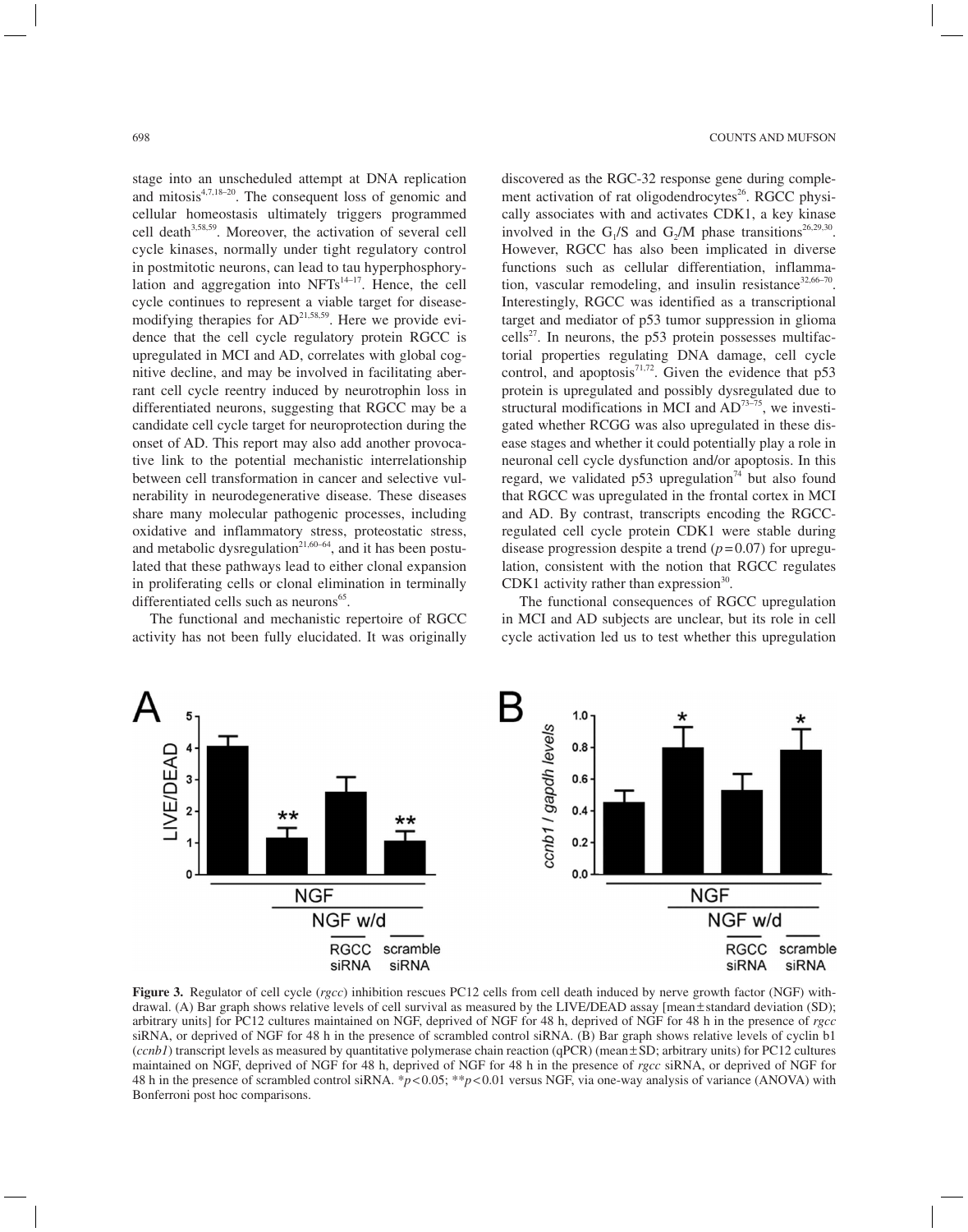could reflect a deleterious event promoting "abortive mitosis" and neuronal vulnerability. To this end, we used the PC12 cell culture model as a well-established system for NGF-mediated neuronotypic differentiation and NGF withdrawal-mediated cell cycle reactivation and apoptosis<sup>8,50-53</sup>. Using *rgcc* and scrambled sequence control siRNA, we found that *rgcc* knockdown protected PC12 cells from NGF withdrawal and prevented the upregulation of the CDK1 binding partner cyclin  $B1^{54,55}$ , suggesting that RCGG participates in cell cycle reactivation and cell death within the context of deficient neurotrophin signaling.

A central concept underlying the selective vulnerability of neurons in AD is that they are dependent on neurotrophins such as NGF and brain-derived neurotrophic factor (BDNF) for survival<sup>76-78</sup>. NGF and BDNF are derived from proNGF and proBDNF precursor proteins, and these mature peptides interact with their cognate high-affinity receptors TrkA and TrkB, respectively, for prosurvival functions<sup>77,79,80</sup>. By contrast, proNGF and proBDNF have higher affinity for the pan neurotrophin receptor  $p75<sup>NTR</sup>$  and elicit prodeath signals<sup>81</sup>. Notably, we found that cortical TrkA protein levels were selectively reduced in mild AD compared to  $p75^{NTR}$ <sup>49</sup>, whereas cortical proNGF levels were elevated in MCI and AD compared to NCI<sup>82</sup>. Hence, increased cortical proNGF in combination with reduced cortical TrkA expression may result in enhanced binding between proNGF and p75<sup>NTR</sup>, potentially shifting away from prosurvival NGF signaling to apoptotic signaling. Likewise, levels of BDNF and TrkB are decreased in vulnerable brain regions in MCI and  $AD^{39,83}$ . This observation, combined with the presence of cell cycle proteins within vulnerable brain regions in MCI and mild  $AD<sup>4,7</sup>$ , suggests that neurotrophin receptor imbalance promotes a loss of neurotrophic support and unscheduled cell cycle reentry and apoptosis during the prodromal stages of AD. In this regard, whereas cell cycle abnormalities have been linked to in vitro and in vivo amyloid and tau pathology<sup>84–86</sup>, we did not find a significant association between RGCC levels and neuropathological diagnostic criteria. This may be due to the lack of significant differences in Braak, NIA-Reagan, or CERAD scores among the diagnostic groups (Table 1). On the other hand, they may suggest that neurotrophic imbalances affect RGCC and other cell cycle events independent of plaque or tangle burden. The extent to which increased RGCC levels denote its involvement in neurotrophin-mediated mitotic cell death cascades in the MCI and AD brain is a question for future study. Furthermore, given the involvement of p53 in neuronal apoptosis following NGF withdrawal $^{87}$ , it will be interesting to explore whether a p53-RGCC-CDK1/ cyclin B cascade mediates aberrant cell cycle activation

in postmitotic neurons*.* If so, this pathway may present a novel therapeutic target for disease modification during the progression of AD.

*ACKNOWLEDGMENTS: We are grateful for the altruism of the Religious Orders Study participants. This study was supported by the National Institutes of Health (NIH) grants PO1AG14449, RO1AG043375, R21AG026032, and R21AG042146; the Saint Mary's Foundation; Miles for Memories of Battle Creek, MI; and Barrow Neurological Institute Barrow and Beyond. The authors declare no conflicts of interest.*

#### **REFERENCES**

- 1. Busser J, Geldmacher DS, Herrup K. Ectopic cell cycle proteins predict the sites of neuronal cell death in Alzheimer's disease brain. J Neurosci. 1998;18(8):2801–7.
- 2. Vincent I, Jicha G, Rosado M, Dickson DW. Aberrant expression of mitotic cdc2/cyclin B1 kinase in degenerating neurons of Alzheimer's disease brain. J Neurosci. 1997; 17(10):3588–98.
- 3. Vincent I, Rosado M, Davies P. Mitotic mechanisms in Alzheimer's disease? J Cell Biol. 1996;132(3):413–25.
- 4. Yang Y, Geldmacher DS, Herrup K. DNA replication precedes neuronal cell death in Alzheimer's disease. J Neurosci. 2001;21(8):2661–8.
- 5. Bonda DJ, Evans TA, Santocanale C, Llosa JC, Vina J, Bajic V, Castellani RJ, Siedlak SL, Perry G, Smith MA, Lee HG. Evidence for the progression through S-phase in the ectopic cell cycle re-entry of neurons in Alzheimer disease. Aging (Albany NY) 2009;1(4):382–8.
- 6. Mosch B, Morawski M, Mittag A, Lenz D, Tarnok A, Arendt T. Aneuploidy and DNA replication in the normal human brain and Alzheimer's disease. J Neurosci. 2007;27(26):6859–67.
- 7. Yang Y, Mufson EJ, Herrup K. Neuronal cell death is preceded by cell cycle events at all stages of Alzheimer's disease. J Neurosci. 2003;23(7):2557–63.
- 8. Farinelli SE, Greene LA. Cell cycle blockers mimosine, ciclopirox, and deferoxamine prevent the death of PC12 cells and postmitotic sympathetic neurons after removal of trophic support. J Neurosci. 1996;16(3):1150–62.
- 9. Freeman RS, Estus S, Johnson EM Jr. Analysis of cell cycle-related gene expression in postmitotic neurons: Selective induction of cyclin D1 during programmed cell death. Neuron 1994;12(2):343–55.
- 10. Herrup K, Busser JC. The induction of multiple cell cycle events precedes target-related neuronal death. Development 1995;121(8):2385–95.
- 11. Park DS, Levine B, Ferrari G, Greene LA. Cyclin dependent kinase inhibitors and dominant negative cyclin dependent kinase 4 and 6 promote survival of NGF-deprived sympathetic neurons. J Neurosci. 1997;17(23):8975–83.
- 12. Frade JM. Unscheduled re-entry into the cell cycle induced by NGF precedes cell death in nascent retinal neurones. J Cell Sci. 2000;113(Pt 7):1139–48.
- 13. Malik B, Currais A, Soriano S. Cell cycle-driven neuronal apoptosis specifically linked to amyloid peptide Abeta1-42 exposure is not exacerbated in a mouse model of presenilin-1 familial Alzheimer's disease. J Neurochem. 2008;106(2):912–6.
- 14. Noble W, Olm V, Takata K, Casey E, Mary O, Meyerson J, Gaynor K, LaFrancois J, Wang L, Kondo T, Davies P, Burns M, Veeranna, Nixon R, Dickson D, Matsuoka Y,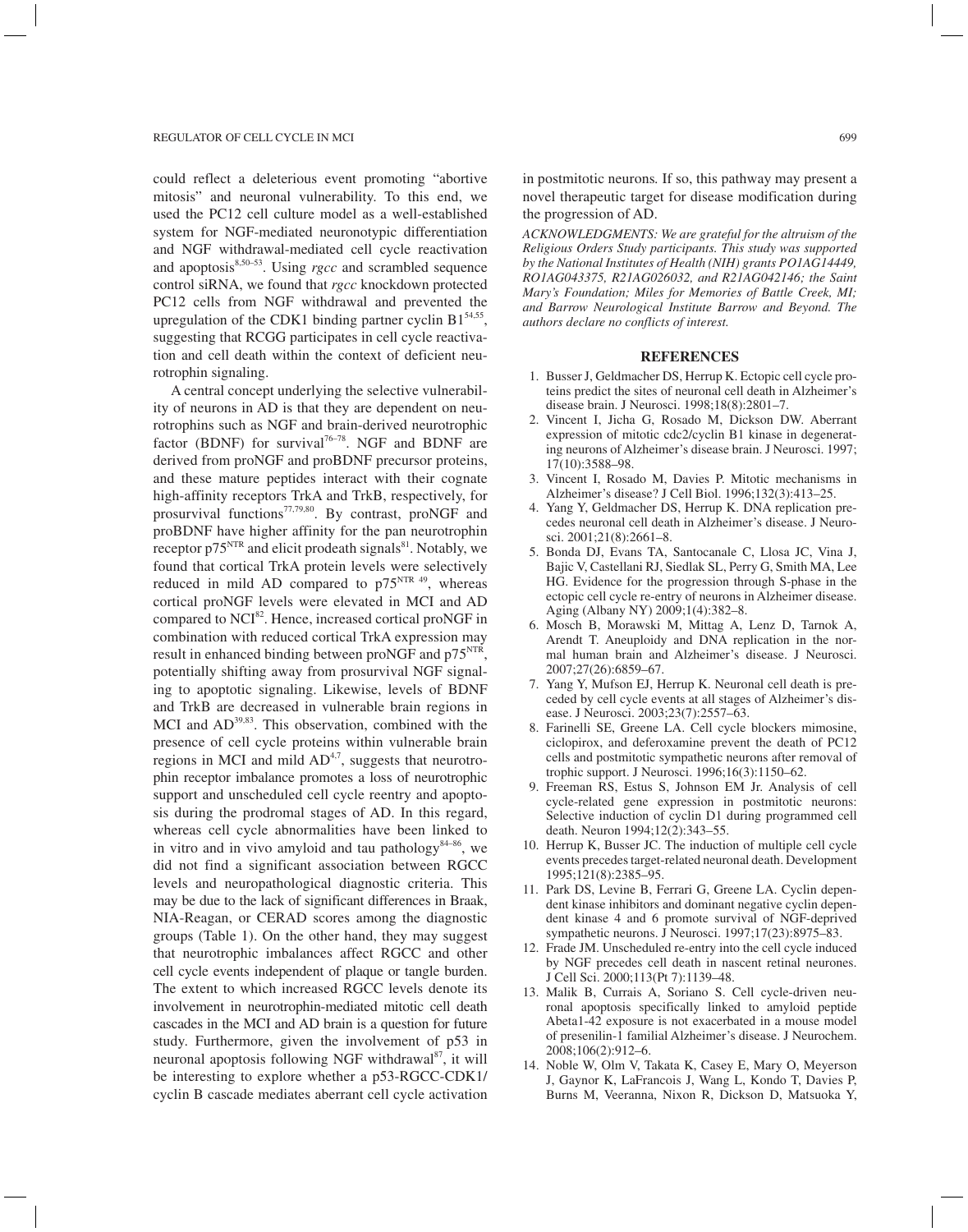Ahlijanian M, Lau LF, Duff K. Cdk5 is a key factor in tau aggregation and tangle formation in vivo. Neuron 2003; 38(4):555–65.

- 15. Baumann K, Mandelkow EM, Biernat J, Piwnica-Worms H, Mandelkow E. Abnormal Alzheimer-like phosphorylation of tau-protein by cyclin-dependent kinases cdk2 and cdk5. FEBS Lett. 1993;336(3):417–24.
- 16. Bennecib M, Gong CX, Grundke-Iqbal I, Iqbal K. Role of protein phosphatase-2A and -1 in the regulation of GSK-3, cdk5 and cdc2 and the phosphorylation of tau in rat forebrain. FEBS Lett. 2000;485(1):87–93.
- 17. Paudel HK. Phosphorylation by neuronal cdc2-like protein kinase promotes dimerization of Tau protein in vitro. J Biol Chem. 1997;272(45):28328–34.
- 18. Arendt T, Bruckner MK, Mosch B, Losche A. Selective cell death of hyperploid neurons in Alzheimer's disease. Am J Pathol. 2010;177(1):15–20.
- 19. Silva AR, Santos AC, Farfel JM, Grinberg LT, Ferretti RE, Campos AH, Cunha IW, Begnami MD, Rocha RM, Carraro DM, de Braganca Pereira CA, Jacob-Filho W, Brentani H. Repair of oxidative DNA damage, cell-cycle regulation and neuronal death may influence the clinical manifestation of Alzheimer's disease. PLoS One 2014;9(6):e99897.
- 20. Swerdlow RH, Burns JM, Khan SM. The Alzheimer's disease mitochondrial cascade hypothesis. J Alzheimers Dis. 2010;20(Suppl 2):S265–79.
- 21. Webber KM, Raina AK, Marlatt MW, Zhu X, Prat MI, Morelli L, Casadesus G, Perry G, Smith MA. The cell cycle in Alzheimer disease: A unique target for neuropharmacology. Mech Ageing Dev. 2005;126(10):1019–25.
- 22. Zivkovic L, Spremo-Potparevic B, Siedlak SL, Perry G, Plecas-Solarovic B, Milicevic Z, Bajic VP. DNA damage in Alzheimer disease lymphocytes and its relation to premature centromere division. Neurodegener Dis. 2013;12(3): 156–63.
- 23. Behrens MI, Lendon C, Roe CM. A common biological mechanism in cancer and Alzheimer's disease? Curr Alzheimer Res. 2009;6(3):196–204.
- 24. Nakanishi A, Minami A, Kitagishi Y, Ogura Y, Matsuda S. BRCA1 and p53 tumor suppressor molecules in Alzheimer's disease. Int J Mol Sci. 2015;16(2):2879–92.
- 25. Vaghefi H, Neet KE. Deacetylation of p53 after nerve growth factor treatment in PC12 cells as a post-translational modification mechanism of neurotrophin-induced tumor suppressor activation. Oncogene 2004;23(49):8078–87.
- 26. Badea TC, Niculescu FI, Soane L, Shin ML, Rus H. Molecular cloning and characterization of RGC-32, a novel gene induced by complement activation in oligodendrocytes. J Biol Chem. 1998;273(41):26977–81.
- 27. Saigusa K, Imoto I, Tanikawa C, Aoyagi M, Ohno K, Nakamura Y, Inazawa J. RGC32, a novel p53-inducible gene, is located on centrosomes during mitosis and results in G2/M arrest. Oncogene 2007;26(8):1110–21.
- 28. Vlaicu SI, Cudrici C, Ito T, Fosbrink M, Tegla CA, Rus V, Mircea PA, Rus H. Role of response gene to complement 32 in diseases. Arch Immunol Ther Exp. (Warsz) 2008;56(2):115–22.
- 29. Badea T, Niculescu F, Soane L, Fosbrink M, Sorana H, Rus V, Shin ML, Rus H. RGC-32 increases p34CDC2 kinase activity and entry of aortic smooth muscle cells into S-phase. J Biol Chem. 2002;277(1):502–8.
- 30. Fosbrink M, Cudrici C, Tegla CA, Soloviova K, Ito T, Vlaicu S, Rus V, Niculescu F, Rus H. Response gene to

complement 32 is required for C5b-9 induced cell cycle activation in endothelial cells. Exp Mol Pathol. 2009;86(2): 87–94.

- 31. Oram SW, Liu XX, Lee TL, Chan WY, Lau YF. TSPY potentiates cell proliferation and tumorigenesis by promoting cell cycle progression in HeLa and NIH3T3 cells. BMC Cancer 2006;6:154.
- 32. Tegla CA, Cudrici CD, Nguyen V, Danoff J, Kruszewski AM, Boodhoo D, Mekala AP, Vlaicu SI, Chen C, Rus V, Badea TC, Rus H. RGC-32 is a novel regulator of the T-lymphocyte cell cycle. Exp Mol Pathol. 2015;98(3):328–37.
- 33. Bennett DA, Wilson RS, Schneider JA, Evans DA, Beckett LA, Aggarwal NT, Barnes LL, Fox JH, Bach J. Natural history of mild cognitive impairment in older persons. Neurology 2002;59(2):198–205.
- 34. Counts SE, Nadeem M, Lad SP, Wuu J, Mufson EJ. Differential expression of synaptic proteins in the frontal and temporal cortex of elderly subjects with mild cognitive impairment. J Neuropathol Exp Neurol. 2006;65(6): 592–601.
- 35. Mufson EJ, Chen EY, Cochran EJ, Beckett LA, Bennett DA, Kordower JH. Entorhinal cortex beta-amyloid load in individuals with mild cognitive impairment. Exp Neurol. 1999;158(2):469–90.
- 36. Perez SE, He B, Nadeem M, Wuu J, Scheff SW, Abrahamson EE, Ikonomovic MD, Mufson EJ. Resilience of precuneus neurotrophic signaling pathways despite amyloid pathology in prodromal Alzheimer's disease. Biol Psychiatry 2015;77(8):693–703.
- 37. McKhann G, Drachman D, Folstein M, Katzman R, Price D, Stadlan EM. Clinical diagnosis of Alzheimer's disease: Report of the NINCDS-ADRDA Work Group under the auspices of Department of Health and Human Services Task Force on Alzheimer's Disease. Neurology 1984;34(7):939–44.
- 38. Petersen RC, Doody R, Kurz A, Mohs RC, Morris JC, Rabins PV, Ritchie K, Rossor M, Thal L, Winblad B. Current concepts in mild cognitive impairment. Arch Neurol. 2001;58(12):1985–92.
- 39. Ginsberg SD, Alldred MJ, Counts SE, Cataldo AM, Neve RL, Jiang Y, Wuu J, Chao MV, Mufson EJ, Nixon RA, Che S. Microarray analysis of hippocampal CA1 neurons implicates early endosomal dysfunction during Alzheimer's disease progression. Biol Psychiatry 2010;68(10):885–93.
- 40. Mufson EJ, Chen EY, Cochran EJ, Beckett LA, Bennett DA, Kordower JH. Entorhinal cortex beta-amyloid load in individuals with mild cognitive impairment. Exp Neurol. 1999;158(2):469–90.
- 41. Braak H, Braak E. Neuropathological stageing of Alzheimerrelated changes. Acta Neuropathol. 1991;82(4):239–59.
- 42. Hyman BT, Phelps CH, Beach TG, Bigio EH, Cairns NJ, Carrillo MC, Dickson DW, Duyckaerts C, Frosch MP, Masliah E, Mirra SS, Nelson PT, Schneider JA, Thal DR, Thies B, Trojanowski JQ, Vinters HV, Montine TJ. National Institute on Aging-Alzheimer's Association guidelines for the neuropathologic assessment of Alzheimer's disease. Alzheimers Dement. 2012;8(1):1–13.
- 43. Mirra SS, Heyman A, McKeel D, Sumi SM, Crain BJ, Brownlee LM, Vogel FS, Hughes JP, van Belle G, Berg L. The Consortium to Establish a Registry for Alzheimer's Disease (CERAD). Part II. Standardization of the neuropathologic assessment of Alzheimer's disease. Neurology 1991;41(4):479–86.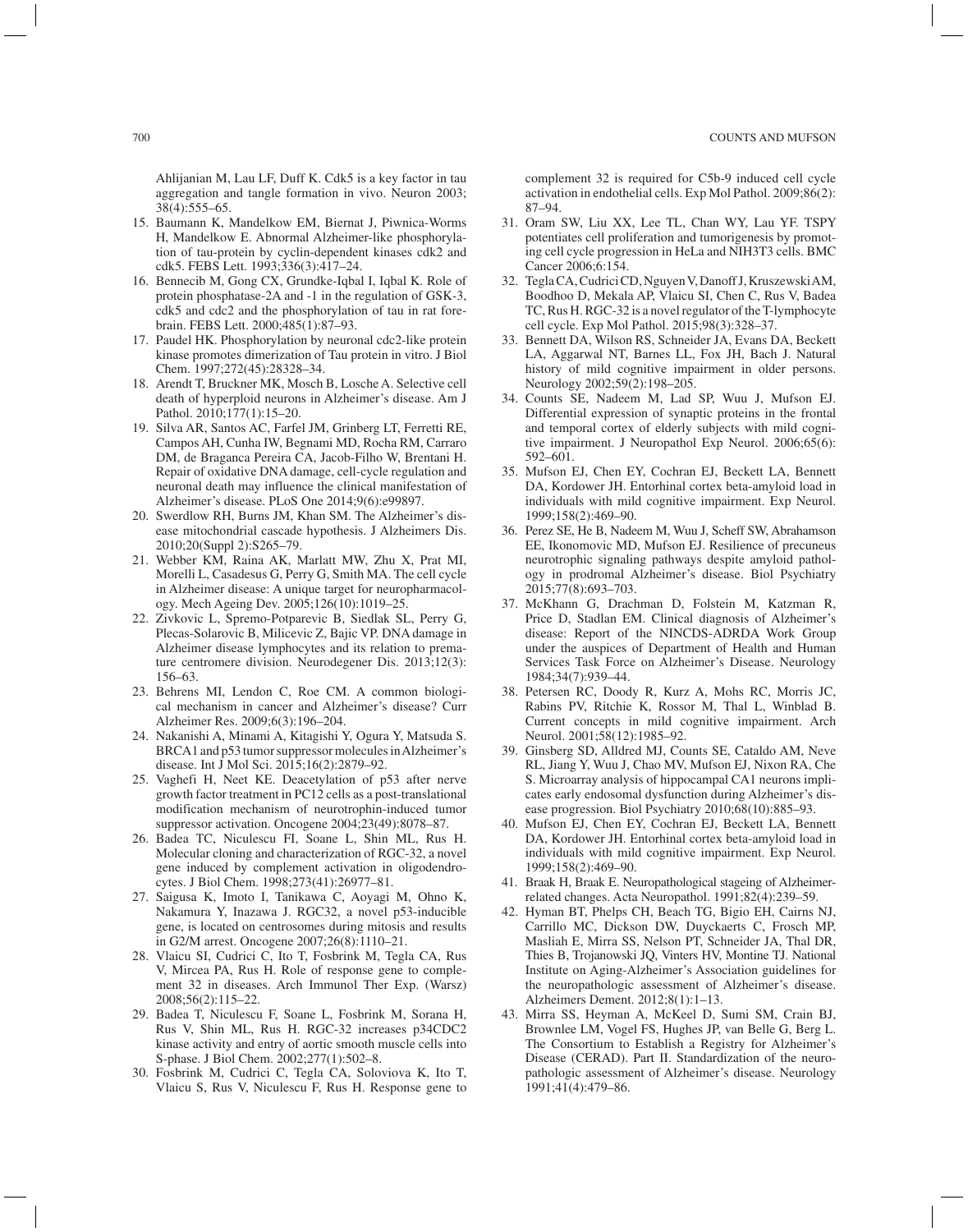- 44. Alldred MJ, Che S, Ginsberg SD. Terminal continuation (TC) RNA amplification without second strand synthesis. J Neurosci Methods 2009;177(2):381–5.
- 45. Counts SE, He B, Che S, Ikonomovic MD, DeKosky ST, Ginsberg SD, Mufson EJ. Alpha7 nicotinic receptor upregulation in cholinergic basal forebrain neurons in Alzheimer disease. Arch Neurol. 2007;64(12):1771–6.
- 46. Ginsberg SD. Transcriptional profiling of small samples in the central nervous system. Methods Mol Biol. 2008; 439:147–58.
- 47. Beck JS, Mufson EJ, Counts SE. Evidence for mitochondrial UPR gene activation in familial and sporadic Alzheimer's disease. Curr Alzheimer Res. 2016;13(6):610–4.
- 48. Weinberg RB, Mufson EJ, Counts SE. Evidence for a neuroprotective microRNA pathway in amnestic mild cognitive impairment. Front Neurosci. 2015;9:430.
- 49. Counts SE, Nadeem M, Wuu J, Ginsberg SD, Saragovi HU, Mufson EJ. Reduction of cortical TrkA but not p75(NTR) protein in early-stage Alzheimer's disease. Ann Neurol. 2004;56(4):520–31.
- 50. Counts SE, Lah JJ, Levey AI. The regulation of presenilin-1 by nerve growth factor. J Neurochem. 2001;76(3):679–89.
- 51. Greene LA. Nerve growth factor prevents the death and stimulates the neuronal differentiation of clonal PC12 pheochromocytoma cells in serum-free medium. J Cell Biol. 1978;78(3):747–55.
- 52. Mesner PW, Epting CL, Hegarty JL, Green SH. A timetable of events during programmed cell death induced by trophic factor withdrawal from neuronal PC12 cells. J Neurosci. 1995;15(11):7357–66.
- 53. Bianco MR, Berbenni M, Amara F, Viggiani S, Fragni M, Galimberti V, Colombo D, Cirillo G, Papa M, Alberghina L, Colangelo AM. Cross-talk between cell cycle induction and mitochondrial dysfunction during oxidative stress and nerve growth factor withdrawal in differentiated PC12 cells. J Neurosci Res. 2011;89(8):1302–15.
- 54. Gao CY, Zelenka PS. Induction of cyclin B and H1 kinase activity in apoptotic PC12 cells. Exp Cell Res. 1995;219(2):612–8.
- 55. Yan GZ, Ziff EB. NGF regulates the PC12 cell cycle machinery through specific inhibition of the Cdk kinases and induction of cyclin D1. J Neurosci. 1995;15(9): 6200–12.
- 56. Lee S, Christakos S, Small MB. Apoptosis and signal transduction: Clues to a molecular mechanism. Curr Opin Cell Biol. 1993;5(2):286–91.
- 57. Ucker DS. Death by suicide: One way to go in mammalian cellular development? New Biol. 1991;3(2):103–9.
- 58. Smith MA, Nunomura A, Zhu X, Takeda A, Perry G. Metabolic, metallic, and mitotic sources of oxidative stress in Alzheimer disease. Antioxid Redox Signal. 2000;2(3): 413–20.
- 59. Katsel P, Tan W, Fam P, Purohit DP, Haroutunian V. Cell cycle checkpoint abnormalities during dementia: A plausible association with the loss of protection against oxidative stress in Alzheimer's disease [corrected]. PLoS One 2013;8(7):e68361.
- 60. Audas TE, Audas DE, Jacob MD, Ho JJ, Khacho M, Wang M, Perera JK, Gardiner C, Bennett CA, Head T, Kryvenko ON, Jorda M, Daunert S, Malhorta A, Trinkle-Mulcahy L, Gonzalgo ML, Lee S. Adaptation to stressors by systemic protein amyloidogenesis. Dev Cell 2016; 39(2):155–168.
- 61. Bennett DA, Leurgans S. Is there a link between cancer and Alzheimer disease? Neurology 2010;74(2):100–1.
- 62. Driver JA. Inverse association between cancer and neurodegenerative disease: Review of the epidemiologic and biological evidence. Biogerontology 2014;15(6):547–57.
- 63. Harris RA, Tindale L, Cumming RC. Age-dependent metabolic dysregulation in cancer and Alzheimer's disease. Biogerontology 2014;15(6):559–77.
- 64. Vilchez D, Saez I, Dillin A. The role of protein clearance mechanisms in organismal ageing and age-related diseases. Nat Commun. 2014;5:5659.
- 65. Heintz N. Cell death and the cell cycle: A relationship between transformation and neurodegeneration? Trends Biochem Sci. 1993;18(5):157–9.
- 66. An X, Jin Y, Guo H, Foo SY, Cully BL, Wu J, Zeng H, Rosenzweig A, Li J. Response gene to complement 32, a novel hypoxia-regulated angiogenic inhibitor. Circulation 2009;120(7):617–27.
- 67. Cui XB, Luan JN, Ye J, Chen SY. RGC32 deficiency protects against high-fat diet-induced obesity and insulin resistance in mice. J Endocrinol. 2015;224(2):127–37.
- 68. Tang R, Zhang G, Chen SY. Response gene to complement 32 protein promotes macrophage phagocytosis via activation of protein kinase C pathway. J Biol Chem. 2014;289(33):22715–22.
- 69. Xu R, Shang C, Zhao J, Han Y, Liu J, Chen K, Shi W. Knockdown of response gene to complement 32 (RGC32) induces apoptosis and inhibits cell growth, migration, and invasion in human lung cancer cells. Mol Cell Biochem. 2014;394(1–2):109–18.
- 70. Zhao P, Gao D, Wang Q, Song B, Shao Q, Sun J, Ji C, Li X, Li P, Qu X. Response gene to complement 32 (RGC-32) expression on M2-polarized and tumor-associated macrophages is M-CSF-dependent and enhanced by tumorderived IL-4. Cell Mol Immunol. 2015;12(6):692–9.
- 71. Culmsee C, Mattson MP. p53 in neuronal apoptosis. Biochem Biophys Res Commun. 2005;331(3):761–77.
- 72. Lanni C, Racchi M, Memo M, Govoni S, Uberti D. p53 at the crossroads between cancer and neurodegeneration. Free Radic Biol Med. 2012;52(9):1727–33.
- 73. Buizza L, Cenini G, Lanni C, Ferrari-Toninelli G, Prandelli C, Govoni S, Buoso E, Racchi M, Barcikowska M, Styczynska M, Szybinska A, Butterfield DA, Memo M, Uberti D. Conformational altered p53 as an early marker of oxidative stress in Alzheimer's disease. PLoS One 2012;7(1):e29789.
- 74. Cenini G, Sultana R, Memo M, Butterfield DA. Elevated levels of pro-apoptotic p53 and its oxidative modification by the lipid peroxidation product, HNE, in brain from subjects with amnestic mild cognitive impairment and Alzheimer's disease. J Cell Mol Med. 2008;12(3):987–94.
- 75. Perluigi M, Barone E, Di Domenico F, Butterfield DA. Aberrant protein phosphorylation in Alzheimer disease brain disturbs pro-survival and cell death pathways. Biochim Biophys Acta 2016;1862(10):1871–82.
- 76. Altar CA, Cai N, Bliven T, Juhasz M, Conner JM, Acheson AL, Lindsay RM, Wiegand SJ. Anterograde transport of brain-derived neurotrophic factor and its role in the brain. Nature 1997;389(6653):856–60.
- 77. Counts SE, Mufson EJ. The role of nerve growth factor receptors in cholinergic basal forebrain degeneration in prodromal Alzheimer disease. J Neuropathol Exp Neurol. 2005;64(4):263–72.